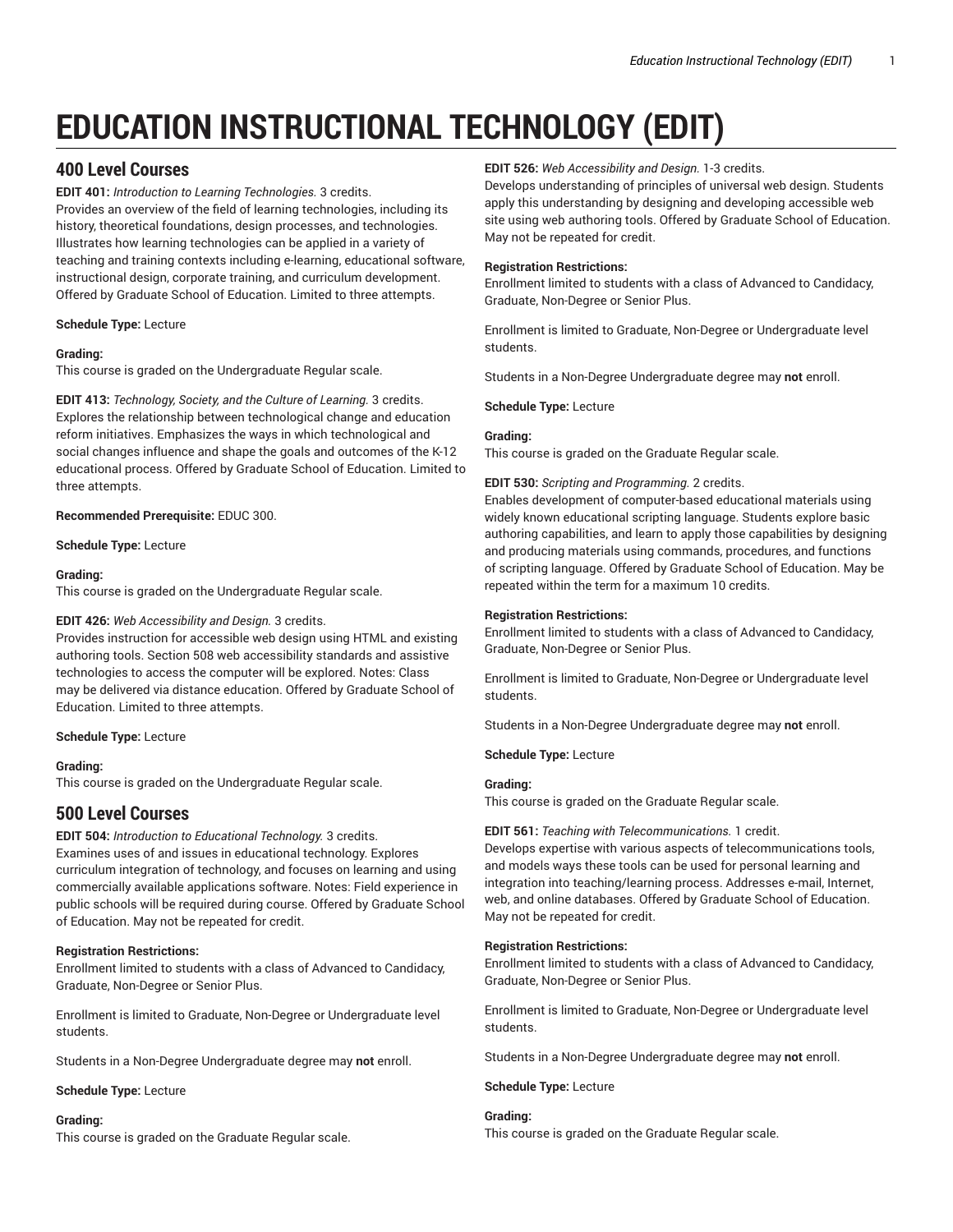## **EDIT 563:** *Teaching with Graphics.* 1 credit.

Explores various graphic programs available for constructing visual images. Addresses draw and paint programs, scanning and editing images, and using visual communication to support K-12 learning. Offered by Graduate School of Education. May not be repeated for credit.

## **Registration Restrictions:**

Enrollment limited to students with a class of Advanced to Candidacy, Graduate, Non-Degree or Senior Plus.

Enrollment is limited to Graduate, Non-Degree or Undergraduate level students.

Students in a Non-Degree Undergraduate degree may **not** enroll.

## **Schedule Type:** Lecture

## **Grading:**

This course is graded on the Graduate Regular scale.

**EDIT 567:** *Teaching with Desktop Publishing.* 2 credits. Explores variety of publishing tools, including word processors, desktop publishers, and idea processors. Emphasizes using tools to communicate. Covers design and layout principles, appropriate use of images to facilitate communication, and ways K-12 teachers can design opportunities for students to learn concepts. Offered by Graduate School of Education. May be repeated within the degree for a maximum 2 credits.

## **Recommended Prerequisite:** EDIT 563.

## **Registration Restrictions:**

Enrollment limited to students with a class of Advanced to Candidacy, Graduate, Non-Degree or Senior Plus.

Enrollment is limited to Graduate, Non-Degree or Undergraduate level students.

Students in a Non-Degree Undergraduate degree may **not** enroll.

## **Schedule Type:** Lecture

## **Grading:**

This course is graded on the Graduate Regular scale.

## **EDIT 571:** *Visual Design and Applications.* 1-3 credits.

Provides basic knowledge of the range of capabilities of available graphic and visual design applications. Students learn to cultivate effective visual design practices for creating instructional products. Offered by Graduate School of Education. May be repeated within the term.

## **Registration Restrictions:**

Enrollment limited to students with a class of Advanced to Candidacy, Graduate, Non-Degree or Senior Plus.

Enrollment is limited to Graduate, Non-Degree or Undergraduate level students.

Students in a Non-Degree Undergraduate degree may **not** enroll.

**Schedule Type:** Lecture

## **Grading:**

This course is graded on the Graduate Regular scale.

**EDIT 572:** *Digital Audio/Video Design and Applications.* 1-3 credits. Provides basic knowledge of the range of capabilities of available audio and video design applications. Students learn to cultivate effective audio and video design practices for creating instructional products. Offered by Graduate School of Education. May be repeated within the term.

## **Registration Restrictions:**

Enrollment limited to students with a class of Advanced to Candidacy, Graduate, Non-Degree or Senior Plus.

Enrollment is limited to Graduate, Non-Degree or Undergraduate level students.

Students in a Non-Degree Undergraduate degree may **not** enroll.

**Schedule Type:** Lecture

## **Grading:**

This course is graded on the Graduate Regular scale.

## **EDIT 573:** *Project Management.* 1-3 credits.

Explores project management principles and applications used to manage, plan, and track large-scale, complex instructional design projects. Offered by Graduate School of Education. May be repeated within the term.

## **Registration Restrictions:**

Enrollment limited to students with a class of Advanced to Candidacy, Graduate, Non-Degree or Senior Plus.

Enrollment is limited to Graduate, Non-Degree or Undergraduate level students.

Students in a Non-Degree Undergraduate degree may **not** enroll.

## **Schedule Type:** Lecture

## **Grading:**

This course is graded on the Graduate Regular scale.

**EDIT 574:** *Social Media and Digital Collaboration Applications.* 1-3 credits. Provides basic knowledge of the range of capabilities of available social networking, teleconferencing, and collaboration applications. Students learn to integrate the latest information and communication technologies into the creation of instructional products. Offered by Graduate School of Education. May be repeated within the degree for a maximum 3 credits.

## **Registration Restrictions:**

Enrollment limited to students with a class of Advanced to Candidacy, Graduate, Non-Degree or Senior Plus.

Enrollment is limited to Graduate, Non-Degree or Undergraduate level students.

Students in a Non-Degree Undergraduate degree may **not** enroll.

**Schedule Type:** Lecture

## **Grading:**

This course is graded on the Graduate Regular scale.

## **EDIT 575:** *e-Learning Design Applications.* 1-3 credits.

Provides basic knowledge of available applications for creating, delivering, managing and tracking e-learning experiences. Students learn to create instructional products using the latest e-learning design applications. Notes: Content customized to particular software tool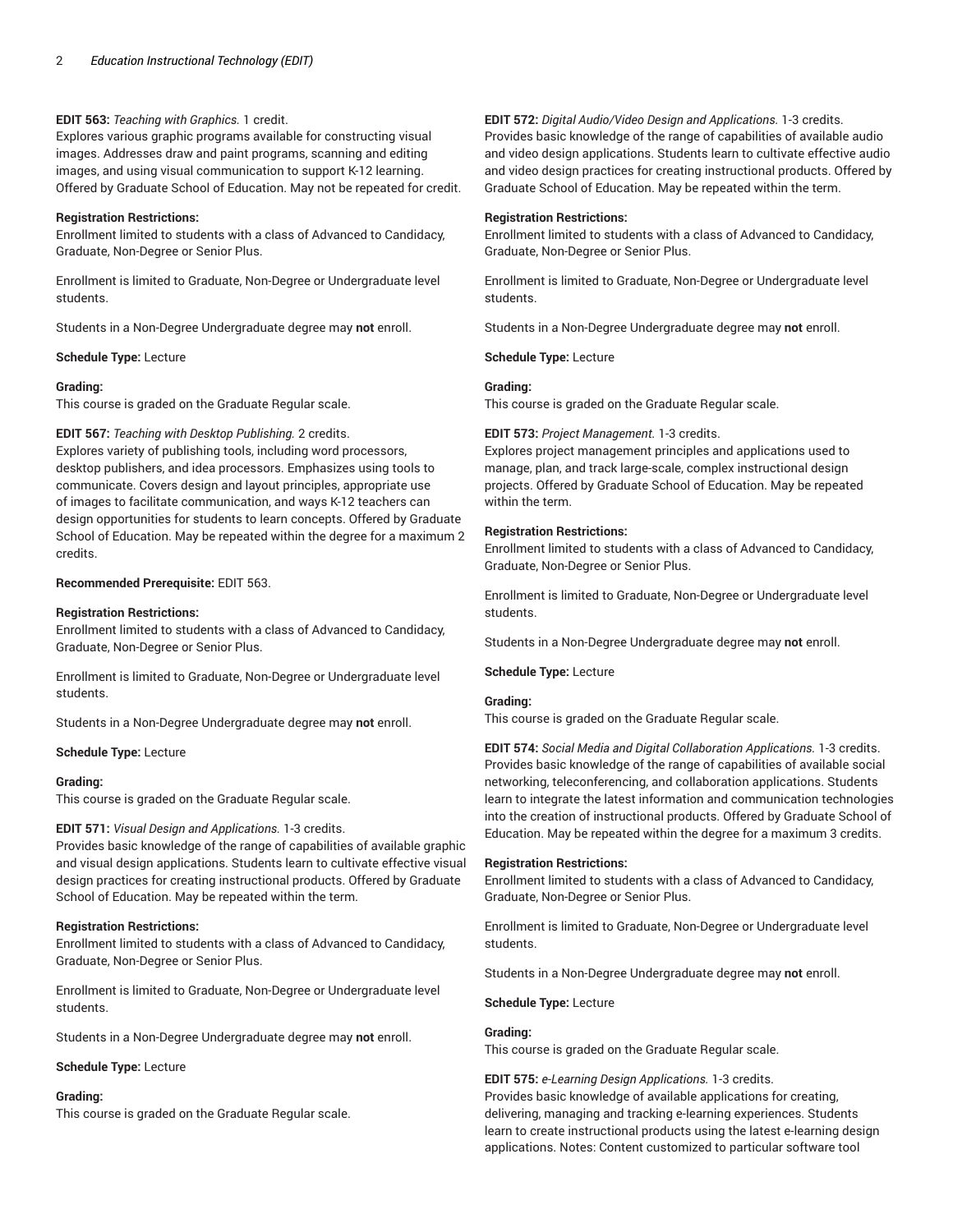presented. Offered by Graduate School of Education. May be repeated within the term.

#### **Registration Restrictions:**

Enrollment limited to students with a class of Advanced to Candidacy, Graduate, Non-Degree or Senior Plus.

Enrollment is limited to Graduate, Non-Degree or Undergraduate level students.

Students in a Non-Degree Undergraduate degree may **not** enroll.

#### **Schedule Type:** Lecture

#### **Grading:**

This course is graded on the Graduate Regular scale.

**EDIT 576:** *Mobile Learning and Applications.* 1-3 credits. Explores current best practices and techniques required to deliver effective learning content through mobile devices. Students learn pedagogical approaches to mobile learning as well as investigate various mobile platforms and applications. Offered by Graduate School of Education. May be repeated within the term for a maximum 3 credits.

#### **Registration Restrictions:**

Enrollment limited to students with a class of Advanced to Candidacy, Graduate, Non-Degree or Senior Plus.

Enrollment is limited to Graduate, Non-Degree or Undergraduate level students.

Students in a Non-Degree Undergraduate degree may **not** enroll.

**Schedule Type:** Lecture

#### **Grading:**

This course is graded on the Graduate Regular scale.

#### **EDIT 590:** *Educational Research in Technology.* 3 credits.

Focuses on developing skills, insights, and understanding basics to performing research in the field of Instructional Design and Technology. Develops expertise in action research methodology, design, and implementation. Offered by Graduate School of Education. May not be repeated for credit.

#### **Registration Restrictions:**

Enrollment limited to students with a class of Advanced to Candidacy, Graduate, Non-Degree or Senior Plus.

Enrollment is limited to Graduate, Non-Degree or Undergraduate level students.

Students in a Non-Degree Undergraduate degree may **not** enroll.

**Schedule Type:** Lecture

#### **Grading:**

This course is graded on the Graduate Regular scale.

# **600 Level Courses**

**EDIT 601:** *Instructional Design and Technology (IDT) Portfolio.* 1 credit. Enables students to create and publish digital portfolio that demonstrates effective and meaningful integration and syntheses of instructional design and technology concepts, principles, and competencies learned across program courses at mid-degree program point. Notes: To be taken at mid-degree program point with minimum 12

and maximum 15 credits. Offered by Graduate School of Education. May not be repeated for credit.

**Recommended Prerequisite:** Minimum of 12 credits and a maximum of 15 credits.

#### **Registration Restrictions:**

Enrollment limited to students with a class of Advanced to Candidacy, Graduate, Non-Degree or Senior Plus.

Enrollment is limited to Graduate, Non-Degree or Undergraduate level students.

Students in a Non-Degree Undergraduate degree may **not** enroll.

**Schedule Type:** Lecture

#### **Grading:**

This course is graded on the Graduate Regular scale.

**EDIT 611:** *Innovations in e-Learning.* 3 credits.

Explores leading-edge learning technologies and their integration into the e-learning design process. Hands-on activities focus on technology planning, selection, implementation, and evaluation utilizing instructional design best practices. Offered by Graduate School of Education. May not be repeated for credit.

#### **Registration Restrictions:**

Enrollment limited to students with a class of Advanced to Candidacy, Graduate, Non-Degree or Senior Plus.

Enrollment is limited to Graduate, Non-Degree or Undergraduate level students.

Students in a Non-Degree Undergraduate degree may **not** enroll.

**Schedule Type:** Lecture

#### **Grading:**

This course is graded on the Graduate Regular scale.

# **700 Level Courses**

**EDIT 701:** *Advanced Instructional Design and Technology (IDT) Portfolio.* 1 credit.

Enables students to create and publish a digital portfolio that demonstrates effective and meaningful integration and syntheses of instructional design and technology concepts, principles, and competencies learned across program courses at end-degree program point. Offered by Graduate School of Education. May not be repeated for credit.

#### **Registration Restrictions:**

**Required Prerequisite:** (EDIT 601 B ). B Requires minimum grade of B.

Enrollment is limited to Graduate or Non-Degree level students.

Students in a Non-Degree Undergraduate degree may **not** enroll.

#### **Schedule Type:** Lecture

## **Grading:**

This course is graded on the Graduate Regular scale.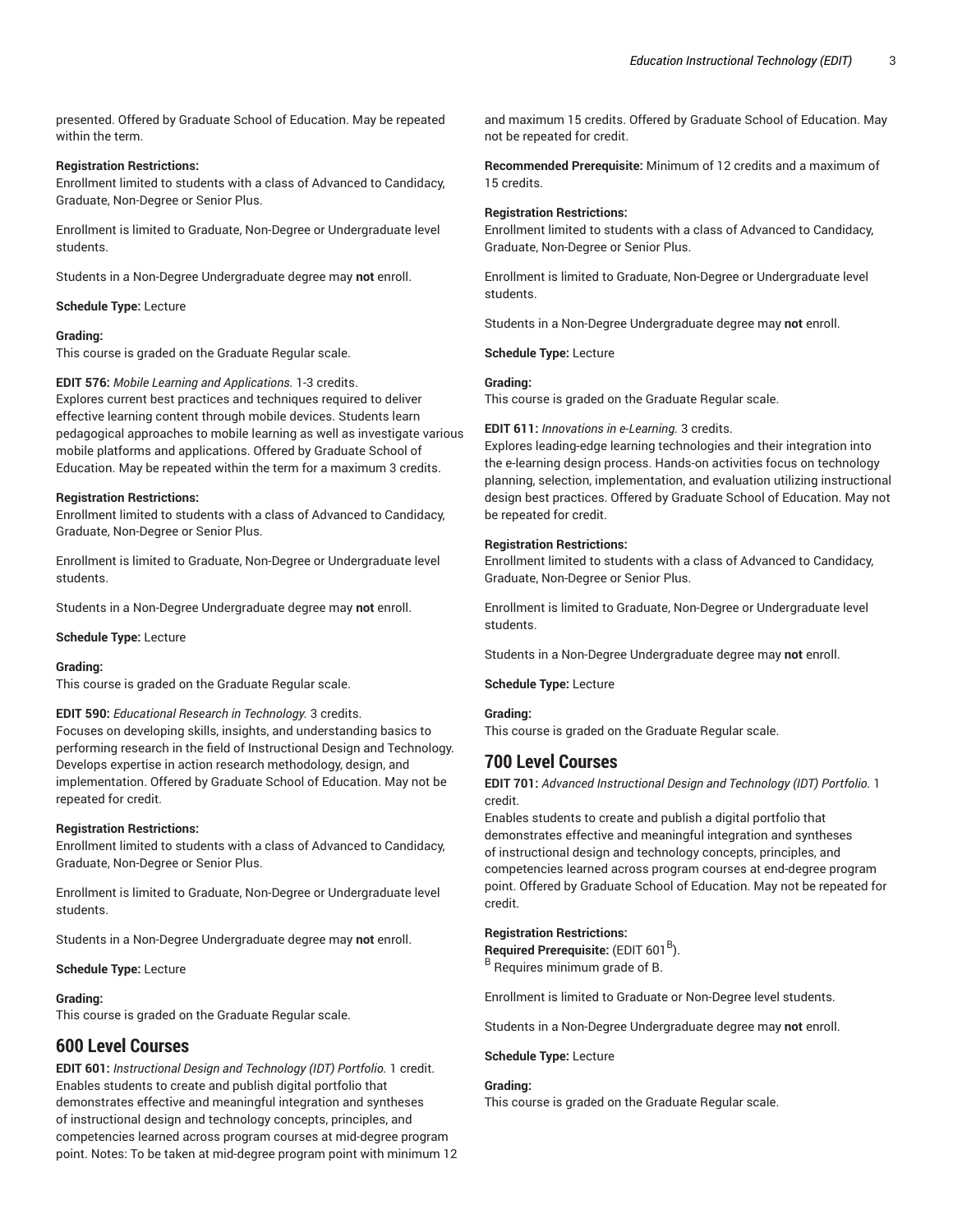**EDIT 704:** *Instructional Technology Foundations and Theories of Learning.* 3 credits.

Reviews practical and pedagogical issues related to design and development of technological instruction. Emphasizes investigating instructional design as a field and community of practice, and reviewing core learning theory constructs applicable to design of instructional technology. Offered by Graduate School of Education. May be repeated within the degree for a maximum 3 credits.

#### **Registration Restrictions:**

Enrollment is limited to Graduate or Non-Degree level students.

Students in a Non-Degree Undergraduate degree may **not** enroll.

**Schedule Type:** Lecture

#### **Grading:**

This course is graded on the Graduate Regular scale.

#### **EDIT 705:** *Instructional Design.* 3 credits.

Helps students analyze, apply, and evaluate principles of instructional design to develop education and training materials spanning a wide range of knowledge domains and instructional technologies. Focuses on variety of instructional design models, with emphasis on recent contributions from cognitive science and related fields. Offered by Graduate School of Education. May not be repeated for credit.

**Recommended Prerequisite:** Teaching or Training Experience or equivalent.

#### **Registration Restrictions:**

Enrollment is limited to Graduate or Non-Degree level students.

Students in a Non-Degree Undergraduate degree may **not** enroll.

**Schedule Type:** Lecture

## **Grading:**

This course is graded on the Graduate Regular scale.

**EDIT 706:** *Business of Learning Design and Technologies.* 3 credits. Explores the business issues underlying the selection, implementation and evaluation of technology-based learning interventions. Focuses on developing the skills necessary to improve performance and achieve measurable, positive change that supports an organization's strategic goals. Offered by Graduate School of Education. May not be repeated for credit.

**Recommended Prerequisite:** EDIT 705 or instructor permission.

#### **Registration Restrictions:**

Enrollment is limited to Graduate or Non-Degree level students.

Students in a Non-Degree Undergraduate degree may **not** enroll.

**Schedule Type:** Lecture

#### **Grading:**

This course is graded on the Graduate Regular scale.

## **EDIT 710:** *Online Teaching Essentials.* 1 credit.

Explores the essential concepts and skills to effectively teach online courses. Introduces the topics of designing and managing online courses, assessing online students' knowledge and skills, facilitating online student collaboration and communication, and establishing a

supportive online learning community. Offered by Graduate School of Education. May not be repeated for credit.

#### **Registration Restrictions:**

Enrollment is limited to Graduate or Non-Degree level students.

Students in a Non-Degree Undergraduate degree may **not** enroll.

#### **Schedule Type:** Lecture

## **Grading:**

This course is graded on the Graduate Regular scale.

**EDIT 730:** *Advanced Instructional Design.* 3 credits.

Provides students with the knowledge and skills for designing highly contextualized and engaging problem-solving learning environment using a grounded, theory-based design approach. Emphasizes the design of technology supported learning environments using a variety of pedagogical models. Offered by Graduate School of Education. May not be repeated for credit.

#### **Registration Restrictions:**

Required Prerequisites: EDIT 705<sup>B-</sup> or EDCI 705<sup>B-</sup>. <sup>B-</sup> Requires minimum grade of B-.

Enrollment is limited to Graduate or Non-Degree level students.

Students in a Non-Degree Undergraduate degree may **not** enroll.

**Schedule Type:** Lecture

#### **Grading:**

This course is graded on the Graduate Regular scale.

**EDIT 732:** *Analysis and Design of Technology-Based Learning Environments.* 3 credits.

Enables design, implementation, and evaluation of technology-based education and training materials using advanced computer-based authoring tools. Offered by Graduate School of Education. May not be repeated for credit.

**Recommended Prerequisite:** EDIT 730 or permission of instructor.

#### **Registration Restrictions:**

Enrollment is limited to Graduate or Non-Degree level students.

Students in a Non-Degree Undergraduate degree may **not** enroll.

## **Schedule Type:** Lecture

#### **Grading:**

This course is graded on the Graduate Regular scale.

**EDIT 750:** *Learning Technologies and Strategies for Innovation.* 3 credits. Explores formal and non-formal learning technologies, models, theories, and strategies that support enterprise learning and performance. Assesses the potential of learning technologies to innovate the practice of the organization. Note: Should be taken in final year of degree work. Offered by Graduate School of Education. May not be repeated for credit.

#### **Registration Restrictions:**

Enrollment is limited to Graduate or Non-Degree level students.

Students in a Non-Degree Undergraduate degree may **not** enroll.

**Schedule Type:** Lecture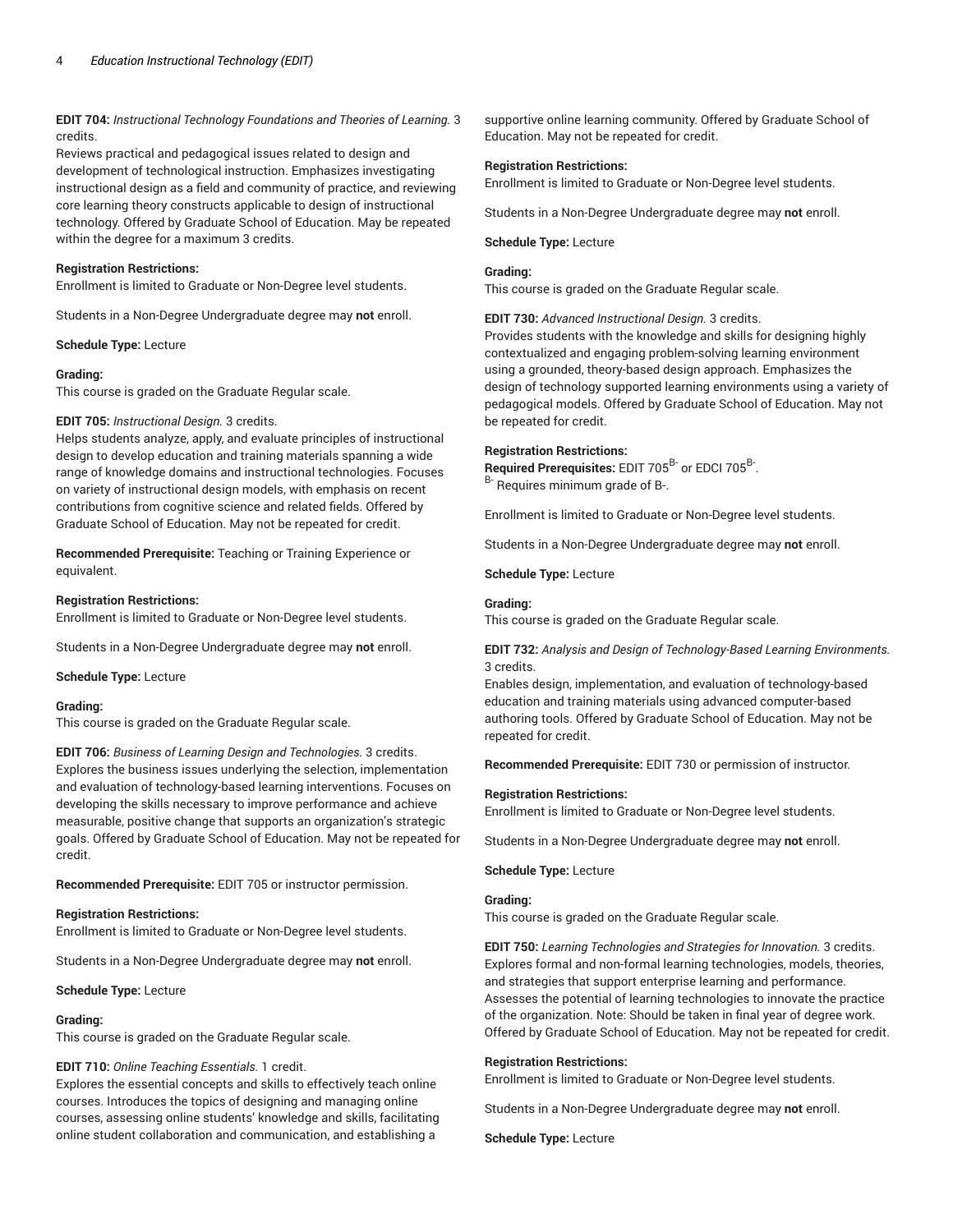## **Grading:**

This course is graded on the Graduate Regular scale.

**EDIT 751:** *Overview of Learning Analytics and Big Data.* 3 credits. Explores the tools, technologies and methods for capitalizing on data stored in enterprise-wide information systems to support executivelevel learning and performance support decision-making. Focuses on demonstrating the bottom line business value of learning through evidence-based talent needs. Offered by Graduate School of Education. May not be repeated for credit.

**Recommended Prerequisite:** Admission to Executive Chief Learning Officer (ECLO) Certificate Program, or permission of advisor.

#### **Registration Restrictions:**

Enrollment is limited to Graduate or Non-Degree level students.

Students in a Non-Degree Undergraduate degree may **not** enroll.

#### **Schedule Type:** Lecture

#### **Grading:**

This course is graded on the Graduate Regular scale.

## **EDIT 752:** *Design and Implementation of Technology-based Learning Environments.* 3 credits.

Students design and produce multimedia/hypermedia applications based on current theory and research in instructional design and cognitive science. Examines user needs, information models, structure, and media selection and uses to inform design and production of final project. Offered by Graduate School of Education. May be repeated within the degree for a maximum 3 credits.

#### **Registration Restrictions:**

**Required Prerequisite:** (EDIT 732 B ). <sup>B</sup> Requires minimum grade of B.

Enrollment is limited to Graduate or Non-Degree level students.

Students in a Non-Degree Undergraduate degree may **not** enroll.

#### **Schedule Type:** Lecture

#### **Grading:**

This course is graded on the Graduate Regular scale.

**EDIT 760:** *Blended and Online Teachers and Learners.* 1 credit. Examines the attributes of teachers and K-12 learners with emphasis on attitudes, behaviors, and adaptations required by blended and online teachers and learners. Offered by Graduate School of Education. May not

#### **Registration Restrictions:**

be repeated for credit.

Enrollment is limited to Graduate or Non-Degree level students.

Students in a Non-Degree Undergraduate degree may **not** enroll.

**Schedule Type:** Lecture

#### **Grading:**

This course is graded on the Graduate Regular scale.

#### **EDIT 761:** *Models of Blended and Online Learning.* 2 credits.

Provides opportunities for learners to identify, explore, and evaluate a range of educational models for K-12 blended and online learning. These include the flipped classroom, mentor-mentee dyad, group collaborative, synchronous, asynchronous, parent directed e-learning, mobile learning,

and web-delivered instruction. Offered by Graduate School of Education. May not be repeated for credit.

#### **Registration Restrictions:**

Enrollment is limited to Graduate or Non-Degree level students.

Students in a Non-Degree Undergraduate degree may **not** enroll.

#### **Schedule Type:** Lecture

## **Grading:**

This course is graded on the Graduate Regular scale.

**EDIT 762:** *Quality K-12 Blended and Online Learning.* 1 credit. Examines and evaluates quality indicators for the design of blended and online learning pointing to the six major areas for consideration: instructor-learner, learner-learner, learner-content, learner-interface, learner-instructional strategies, and social presence. Offered by Graduate School of Education. May not be repeated for credit.

#### **Registration Restrictions:**

Enrollment is limited to Graduate or Non-Degree level students.

Students in a Non-Degree Undergraduate degree may **not** enroll.

**Schedule Type:** Lecture

## **Grading:**

This course is graded on the Graduate Regular scale.

**EDIT 763:** *Tools for K-12 Blended and Online Learning.* 2 credits. Examines tools that structure and support blended and online learning with particular emphasis on the unique affordances of each tool including tools for producing, delivering, and supporting blended and online learning. Offered by Graduate School of Education. May not be repeated for credit.

#### **Registration Restrictions:**

Enrollment is limited to Graduate or Non-Degree level students.

Students in a Non-Degree Undergraduate degree may **not** enroll.

**Schedule Type:** Lecture

#### **Grading:**

This course is graded on the Graduate Regular scale.

**EDIT 764:** *Blended and Online Communication.* 3 credits. Examines strategies to assess, respond to, and target blended and online communication. Develops expertise in questioning and listening, supporting self-regulation, and clarifying conceptual understanding. Offered by Graduate School of Education. May not be repeated for credit.

#### **Registration Restrictions:**

Enrollment is limited to Graduate or Non-Degree level students.

Students in a Non-Degree Undergraduate degree may **not** enroll.

## **Schedule Type:** Lecture

#### **Grading:**

This course is graded on the Graduate Regular scale.

**EDIT 765:** *Facilitating K-12 Blended and Online Learning.* 2 credits. Develops expertise in facilitating and moderating blended and online learning to include synchronous and asynchronous environments, community building strategies, questioning strategies, prompting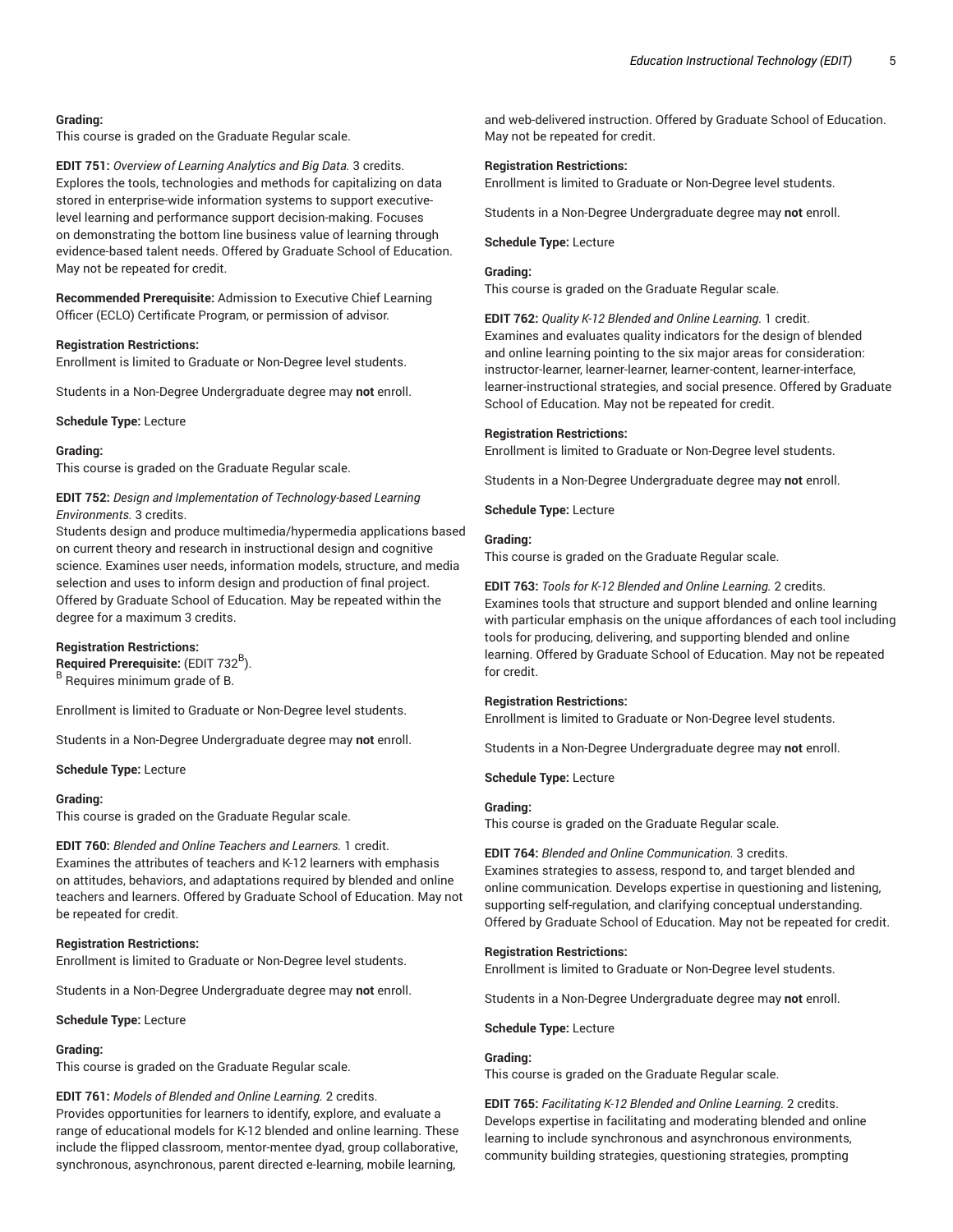reflection, and facilitating conceptual understanding. Offered by Graduate School of Education. May not be repeated for credit.

#### **Registration Restrictions:**

Enrollment is limited to Graduate or Non-Degree level students.

Students in a Non-Degree Undergraduate degree may **not** enroll.

**Schedule Type:** Lecture

## **Grading:**

This course is graded on the Graduate Regular scale.

**EDIT 766:** *Understanding Blended and Online Presence.* 2 credits. Examines strategies to create teacher presence, to establish and express self, to promote learner-learner connections, and to compensate for situations where teacher-learner and learner-learner are separated. Offered by Graduate School of Education. May not be repeated for credit.

#### **Registration Restrictions:**

Enrollment is limited to Graduate or Non-Degree level students.

Students in a Non-Degree Undergraduate degree may **not** enroll.

**Schedule Type:** Lecture

#### **Grading:**

This course is graded on the Graduate Regular scale.

**EDIT 767:** *Designing K-12 Blended and Online Learning.* 3 credits. Develops frameworks for designing and structuring blended and online learning opportunities and emphasizes course content and learning outcomes, selection of appropriate online models, and organization of online lessons and courses, online learning tools, and assessment and evaluation strategies. Offered by Graduate School of Education. May not be repeated for credit.

**Recommended Prerequisite:** Admission to MED in Curriculum and Instruction Concentration in Blended and Online Learning in Schools.

## **Registration Restrictions:**

Enrollment is limited to Graduate or Non-Degree level students.

Students in a Non-Degree Undergraduate degree may **not** enroll.

**Schedule Type:** Lecture

## **Grading:**

This course is graded on the Graduate Regular scale.

## **EDIT 768:** *K-12 Online Design I.* 1 credit.

Develops frameworks for designing and structuring online learning opportunities and emphasizes course content and learning outcomes, selection of appropriate online models, and organization of online lessons and courses online learning tools, and assessment and evaluation strategies. Offered by Graduate School of Education. May not be repeated for credit.

**Recommended Prerequisite:** Admission to MED in Curriculum and Instruction Concentration in Blended and Online Learning in Schools.

## **Registration Restrictions:**

Enrollment is limited to Graduate or Non-Degree level students.

Students in a Non-Degree Undergraduate degree may **not** enroll.

#### **Schedule Type:** Lecture

#### **Grading:**

This course is graded on the Graduate Regular scale.

#### **EDIT 769:** *K-12 Online Design II.* 1 credit.

Focuses on the creation of online courses appropriate for K-12 learners and culminates in comprehensive design documents that detail goals, assessments, learning tools, and detailed scripts or documents ready for the production phase. Offered by Graduate School of Education. May not be repeated for credit.

**Recommended Prerequisite:** Admission to MED in Curriculum and Instruction Concentration in Blended and Online Learning in Schools.

## **Registration Restrictions:**

Enrollment is limited to Graduate or Non-Degree level students.

Students in a Non-Degree Undergraduate degree may **not** enroll.

**Schedule Type:** Lecture

## **Grading:**

This course is graded on the Graduate Regular scale.

**EDIT 771:** *Overview of Digital Media.* 1-3 credits.

Provides overview of media and technology tools used in teaching, learning and training. Focuses on developing skills necessary to implement digital media approaches using a systematic design process. Offered by Graduate School of Education. May not be repeated for credit.

#### **Registration Restrictions:**

Enrollment is limited to Graduate or Non-Degree level students.

Students in a Non-Degree Undergraduate degree may **not** enroll.

**Schedule Type:** Lecture

## **Grading:**

This course is graded on the Graduate Regular scale.

**EDIT 772:** *Virtual Worlds, Augmented Reality, and Gaming Applications.* 1-3 credits.

Provides basic knowledge of available applications and platforms for creating contextually-based learning environments such as immersive virtual worlds, simulated worlds, alternate reality games, and massive multiplayer online role playing games for e-learning. Offered by Graduate School of Education. May be repeated within the term.

## **Registration Restrictions:**

Enrollment is limited to Graduate or Non-Degree level students.

Students in a Non-Degree Undergraduate degree may **not** enroll.

**Schedule Type:** Lecture

## **Grading:**

This course is graded on the Graduate Regular scale.

**EDIT 773:** *Human Computer Interface Design for Teaching and Learning.* 3 credits.

Provides overview of human-computer interface issues related to instructional design of technology-centered learning environments. Examines continuum of human-computer feedback. Offered by Graduate School of Education. May be repeated within the degree for a maximum 3 credits.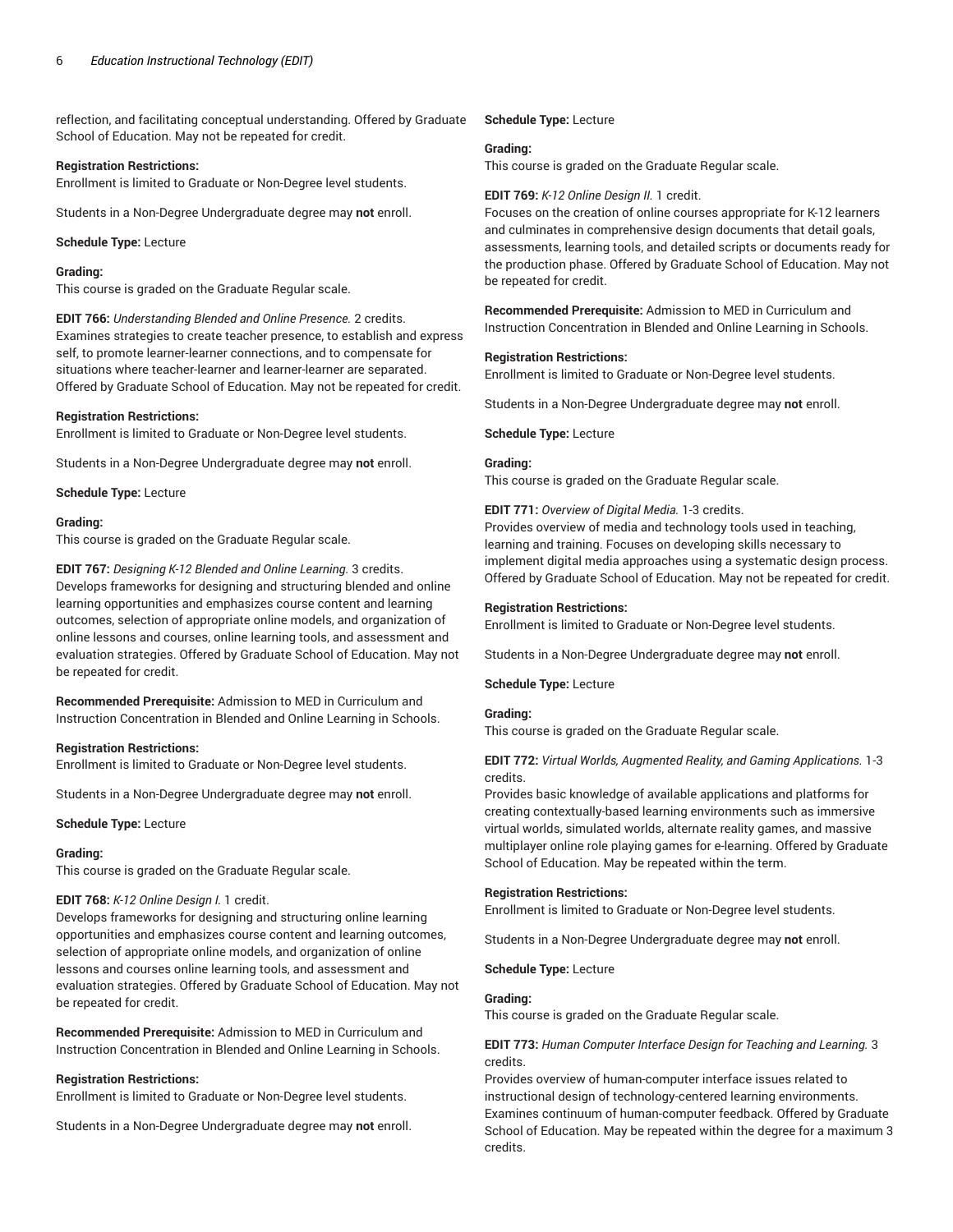#### **Registration Restrictions:**

Enrollment is limited to Graduate or Non-Degree level students.

Students in a Non-Degree Undergraduate degree may **not** enroll.

**Schedule Type:** Lecture

#### **Grading:**

This course is graded on the Graduate Regular scale.

#### **EDIT 780:** *Principles of School-Based Design.* 3 credits.

Develops and applies a comprehensive set of digital design strategies appropriate for creating engaging learning opportunities for students in PreK-12 environments. Emphasizes school-based design principles, design processes, and design patterns at the intersection of technology, teaching. and learning. Offered by Graduate School of Education. May not be repeated for credit.

**Recommended Corequisite:** EDIT 781.

#### **Registration Restrictions:**

Enrollment is limited to Graduate or Non-Degree level students.

Students in a Non-Degree Undergraduate degree may **not** enroll.

**Schedule Type:** Lecture

#### **Grading:**

This course is graded on the Graduate Regular scale.

#### **EDIT 781:** *Designing for Information Using.* 3 credits.

Explores ways in which PreK-12 teachers can design digital environments that connect learners' ability to search, sort, create, communicate, and synthesize information and information resources with learning activities. Emphasizes teachers' ability to design for digital citizenship and information use. Offered by Graduate School of Education. May not be repeated for credit.

#### **Recommended Corequisite:** EDIT 780.

## **Registration Restrictions:**

Enrollment is limited to Graduate or Non-Degree level students.

Students in a Non-Degree Undergraduate degree may **not** enroll.

**Schedule Type:** Lecture

#### **Grading:**

This course is graded on the Graduate Regular scale.

## **EDIT 782:** *Designing for Literacy.* 3 credits.

Explores 21st century definitions of literacy related to multiple symbolic environments (e.g. visual, numeric, alphabetic). Examines the practice of design that integrates technology to promote literacy competence across media and across PreK-12 abilities and interests. Offered by Graduate School of Education. May not be repeated for credit.

**Recommended Prerequisite:** EDIT 780 and EDIT 781.

**Recommended Corequisite:** EDIT 783.

#### **Registration Restrictions:**

Enrollment is limited to Graduate or Non-Degree level students.

Students in a Non-Degree Undergraduate degree may **not** enroll.

**Schedule Type:** Lecture

#### **Grading:**

This course is graded on the Graduate Regular scale.

**EDIT 783:** *Designing for Problem Solving.* 3 credits.

Examines problem solving as an educational goal, as a cognitive process, and as a series of strategies and habits of mind. Emphasizes and provides practice in the design of digital problem solving environments where technology affords opportunities at the intersection of content learning and problems solving. Offered by Graduate School of Education. May not be repeated for credit.

**Recommended Prerequisite:** EDIT 780 and EDIT 781.

**Recommended Corequisite:** EDIT 782.

## **Registration Restrictions:**

Enrollment is limited to Graduate or Non-Degree level students.

Students in a Non-Degree Undergraduate degree may **not** enroll.

**Schedule Type:** Lecture

## **Grading:**

This course is graded on the Graduate Regular scale.

**EDIT 784:** *Designing for Community Participation.* 3 credits. Explores the impact of social media, globalization, collaboration, and diversity as they influence, enable, and challenge learners' ability to participate in a variety of community settings. Emphasizes the practice of design strategies to prepare PreK-12 learners to use technology for learning and participating in varies and diverse communities. Offered by Graduate School of Education. May not be repeated for credit.

**Recommended Prerequisite:** EDIT 782 and EDIT 783.

**Recommended Corequisite:** EDIT 785.

#### **Registration Restrictions:**

Enrollment is limited to Graduate or Non-Degree level students.

Students in a Non-Degree Undergraduate degree may **not** enroll.

**Schedule Type:** Lecture

#### **Grading:**

This course is graded on the Graduate Regular scale.

**EDIT 785:** *Designing School-Based Digital Learning.* 3 credits. Develops frameworks for designing and structuring school-based digital learning. Emphasizes the interaction of design, technology, and content learning to influence teachers' practice in service of PreK-12 learners' abilities to problem solve, use information, participate productively in communities, become knowledgeable, and effectively communicate. Offered by Graduate School of Education. May not be repeated for credit.

**Recommended Prerequisite:** EDIT 782 and EDIT 783.

**Recommended Corequisite:** EDIT 784.

#### **Registration Restrictions:**

Enrollment is limited to Graduate or Non-Degree level students.

Students in a Non-Degree Undergraduate degree may **not** enroll.

**Schedule Type:** Lecture

**Grading:**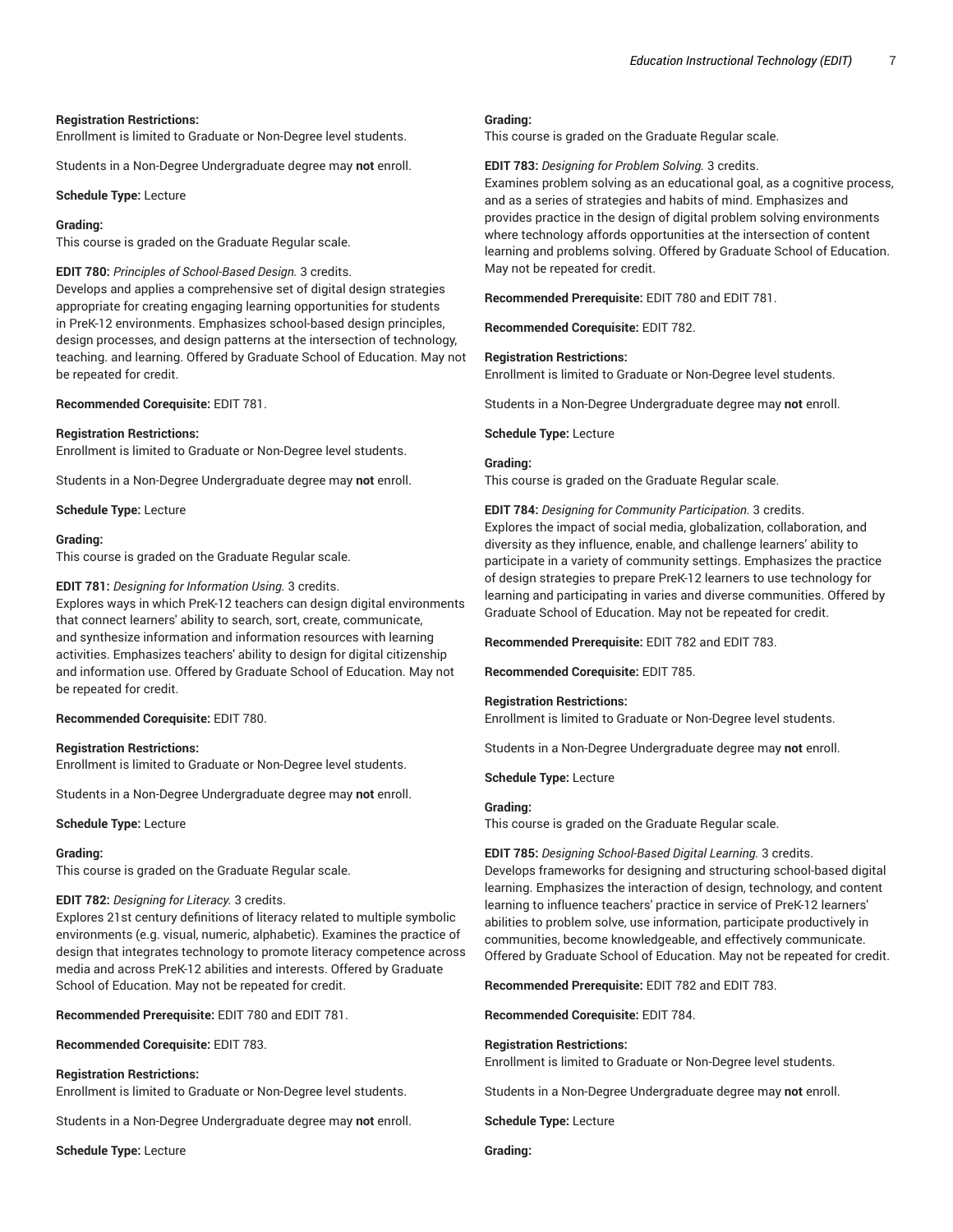This course is graded on the Graduate Regular scale.

**EDIT 786:** *Design and Teacher Leadership.* 3 credits. Investigates how a design lens intersects with and informs PreK-12 teacher leadership and school-based learning initiatives. Examines a variety of PreK-12 teacher leadership roles and design-based leadership as an integral part of classroom, grade-level, school, and community practice. Offered by Graduate School of Education. May not be repeated for credit.

**Recommended Prerequisite:** DDLS certificate or completion of MEd in Curriculum and Instruction Concentration: Integration of Technology in Schools or Equivalent.

## **Recommended Corequisite:** EDIT 791.

## **Registration Restrictions:**

Enrollment is limited to Graduate or Non-Degree level students.

Students in a Non-Degree Undergraduate degree may **not** enroll.

**Schedule Type:** Lecture

## **Grading:**

This course is graded on the Graduate Regular scale.

**EDIT 787:** *Teacher Leadership and Advocacy for Digital Learning.* 3 credits. Enables PreK-12 teacher leaders to support colleagues in the design of classroom and school-based digital learning. Explores advocacy as a strategy to engage colleagues and communities in the design of schoolbased initiatives related to teaching, learning, and technology. Offered by Graduate School of Education. May not be repeated for credit.

**Recommended Prerequisite:** EDIT 782 and EDIT 783

**Schedule Type:** Lecture

**Grading:**

This course is graded on the Graduate Regular scale.

**EDIT 790:** *Practicum in Instructional Technology.* 1-6 credits. Provides supervised practice in applying knowledge and skills of student's chosen track through placement in appropriate work setting. Offered by Graduate School of Education. May be repeated within the degree for a maximum 6 credits.

## **Registration Restrictions:**

Enrollment is limited to Graduate level students.

Students in a Non-Degree Undergraduate degree may **not** enroll.

**Schedule Type:** Independent Study

## **Grading:**

This course is graded on the Graduate Special scale.

## **EDIT 791:** *Project Development Practicum I.* 1-6 credits.

Engages students in the application of design and production process for the solution of learning challenges with particular emphasis on the design and development phase of the design process. Offered by Graduate School of Education. May be repeated within the degree for a maximum 6 credits.

## **Recommended Prerequisite:** EDIT 768.

**Registration Restrictions:**

Enrollment is limited to Graduate level students.

Students in a Non-Degree Undergraduate degree may **not** enroll.

**Schedule Type:** Lecture

## **Grading:**

This course is graded on the Graduate Regular scale.

**EDIT 792:** *Project Development Practicum II.* 1-6 credits.

Facilitates the application of design and production processes to the solution of learning challenges with particular emphasis on the implementation and evaluation phase of the design process. Offered by Graduate School of Education. May be repeated within the degree for a maximum 6 credits.

**Recommended Prerequisite:** EDIT 769.

## **Registration Restrictions:**

Enrollment is limited to Graduate or Non-Degree level students.

Students in a Non-Degree Undergraduate degree may **not** enroll.

**Schedule Type:** Lecture

## **Grading:**

This course is graded on the Graduate Regular scale.

**EDIT 797:** *Advanced Topics in Education.* 1-6 credits.

Advanced study of selected topics in education for students preparing for doctoral studies or who have been admitted to the PhD program in education. Notes: May be repeated for credit with CEHD approval. Offered by Graduate School of Education. May be repeated within the degree.

## **Registration Restrictions:**

Enrollment is limited to Graduate or Non-Degree level students.

Students in a Non-Degree Undergraduate degree may **not** enroll.

**Schedule Type:** Lecture

## **Grading:**

This course is graded on the Graduate Regular scale.

# **800 Level Courses**

**EDIT 801:** *Nature and Process of Design.* 3 credits.

Examines multi- and cross-disciplinary perspectives on the nature and process of designing and developing learning technologies. Offered by Graduate School of Education. May not be repeated for credit.

## **Registration Restrictions:**

Enrollment is limited to students with a major in Education.

Enrollment is limited to Graduate level students.

Enrollment limited to students in a Doctor of Philosophy degree.

**Schedule Type:** Seminar

## **Grading:**

This course is graded on the Graduate Regular scale.

**EDIT 802:** *Cognition and Technology: A Multidisciplinary Approach.* 3 credits. Examines learning interactions between cognition and technology using multiple disciplinary perspectives including, cognitive science, psychology, neuroscience, education, design theory, instructional design, technology design, anthropology, sociology, information science,